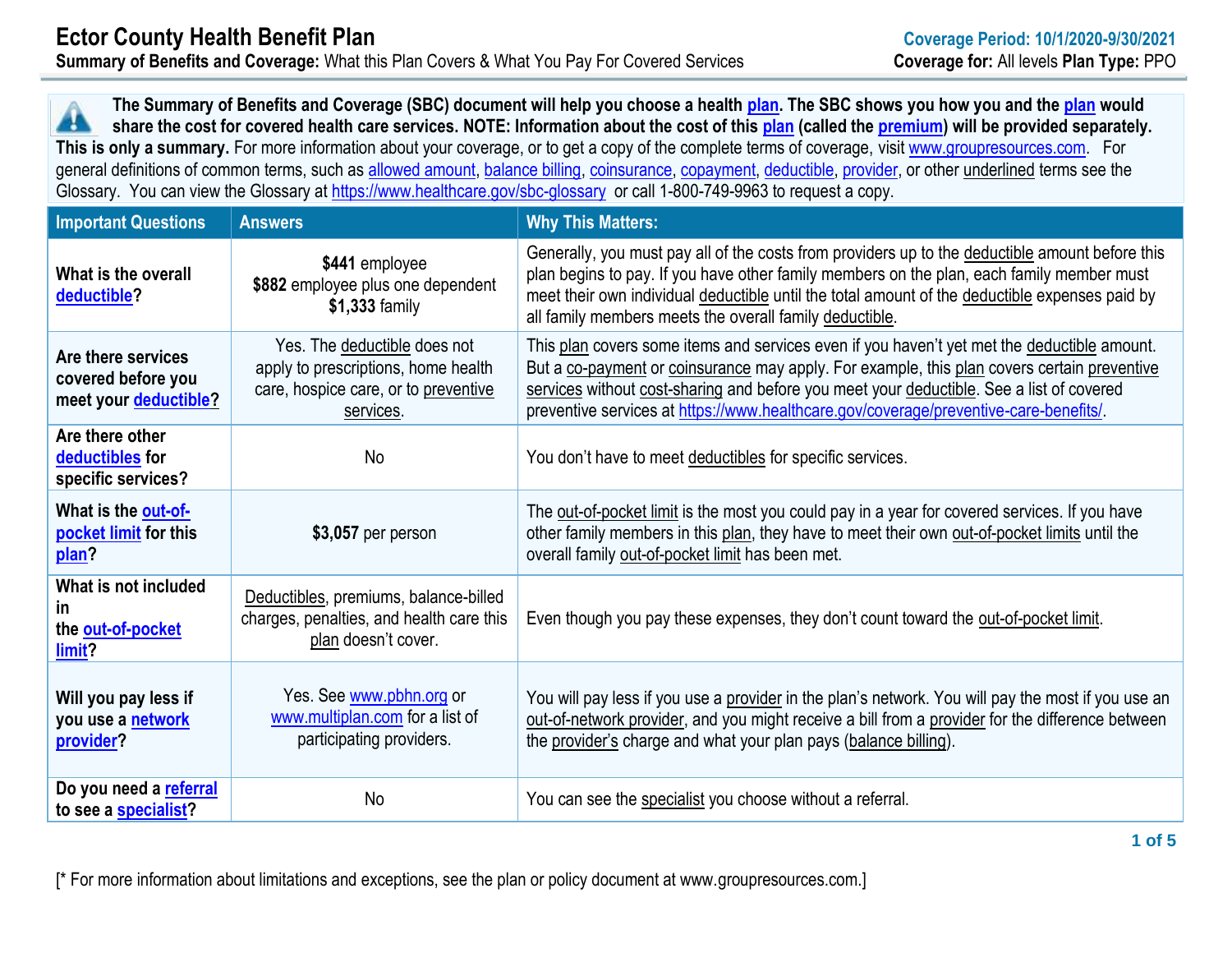

All **[coinsurance](https://www.healthcare.gov/sbc-glossary/#coinsurance)** costs shown in this chart are after your **[deductible](https://www.healthcare.gov/sbc-glossary/#deductible)** has been met, if a **[deductible](https://www.healthcare.gov/sbc-glossary/#deductible)** applies.

|                                                                                                                                                                    | <b>Services You May Need</b>                                                           | <b>What You Will Pay</b>                                                                                                                                |                                                                     |                                                                                                                                                                                                             |  |
|--------------------------------------------------------------------------------------------------------------------------------------------------------------------|----------------------------------------------------------------------------------------|---------------------------------------------------------------------------------------------------------------------------------------------------------|---------------------------------------------------------------------|-------------------------------------------------------------------------------------------------------------------------------------------------------------------------------------------------------------|--|
| <b>Common</b><br><b>Medical Event</b>                                                                                                                              |                                                                                        | <b>Network Provider</b><br>(You will pay the least)                                                                                                     | <b>Out-of-Network</b><br><b>Provider</b><br>(You will pay the most) | <b>Limitations, Exceptions, &amp; Other</b><br><b>Important Information</b>                                                                                                                                 |  |
| If you visit a health care<br>provider's office or clinic                                                                                                          | Primary care visit to treat an<br>injury or illness                                    | 10% coinsurance PBHN<br>20% coinsurance PPO<br>30% coinsurance out of area                                                                              | 40% coinsurance                                                     | None                                                                                                                                                                                                        |  |
|                                                                                                                                                                    | <b>Specialist visit</b>                                                                | 10% coinsurance PBHN<br>20% coinsurance PPO<br>30% coinsurance out of area                                                                              | 40% coinsurance                                                     | None                                                                                                                                                                                                        |  |
|                                                                                                                                                                    | Preventive care/screening/<br>Immunizations                                            | No charge for first \$300 then 10%<br>coinsurance PBHN physician<br>20% coinsurance PBHN facility<br>20% coinsurance PPO<br>30% coinsurance out of area | 40% coinsurance                                                     | You may have to pay for services<br>that aren't preventive. Ask your<br>provider if the services you need<br>are preventive. Then check what<br>your plan will pay for.<br>Gardasil vaccine is not covered. |  |
| If you have a test                                                                                                                                                 | Diagnostic test (x-ray, blood<br>work)<br>Imaging (CT/PET scans,<br>MRI <sub>s</sub> ) | 10% coinsurance PBHN physician<br>20% coinsurance PBHN facility<br>20% coinsurance PPO<br>30% coinsurance out of area                                   | 40% coinsurance                                                     | None                                                                                                                                                                                                        |  |
| If you need drugs to treat<br>your illness or condition<br>For more information about<br>drug coverage, visit<br>www.medtrakservices.com<br>or call (800) 771-4648 | Generic drugs                                                                          | \$6 retail (30) - \$12 retail (90)<br>\$12 mail order (90)                                                                                              | Not covered                                                         |                                                                                                                                                                                                             |  |
|                                                                                                                                                                    | Preferred brand drugs                                                                  | \$30 retail (30) - \$60 retail (90)<br>\$60 mail order (90)                                                                                             | Not covered                                                         | Covers up to a 30-day or 90 day                                                                                                                                                                             |  |
|                                                                                                                                                                    | Prescription drugs costing<br>\$250 or more retail/<br>\$750 or more mail order        | \$60 retail (30) - \$120 retail (90)<br>\$120 mail order (90)                                                                                           | Not covered                                                         | supply retail and a 90 day supply<br>mail order                                                                                                                                                             |  |
|                                                                                                                                                                    | Prescription drugs costing<br>\$1,000 or more retail/<br>\$3,000 or more mail order    | \$60 plus 30% of retail cost (30)<br>\$120 plus 30% of retail cost (90)<br>\$120 plus 30% of mail order cost (90)                                       | Not covered                                                         |                                                                                                                                                                                                             |  |
| If you have outpatient<br>surgery                                                                                                                                  | Facility fee (e.g., ambulatory<br>surgery center) and<br>Physician/surgeon fees        | 10% coinsurance PBHN physician<br>20% coinsurance PBHN facility<br>20% coinsurance PPO<br>30% coinsurance out of area                                   | 40% coinsurance                                                     | None                                                                                                                                                                                                        |  |

[\* For more information about limitations and exceptions, see the plan or policy document at www.groupresources.com.] **2 of 5**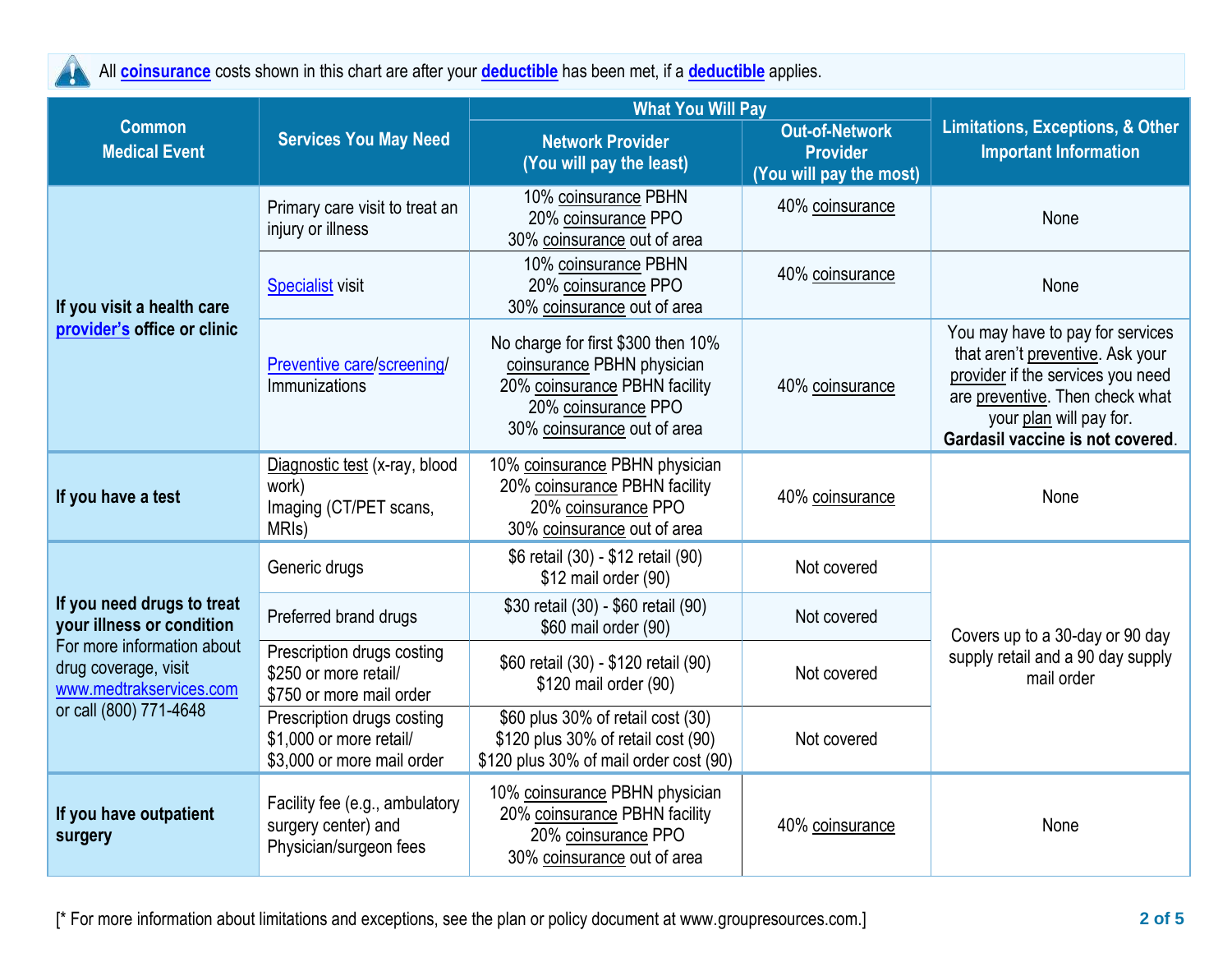| <b>Common</b>                                    | <b>Services You May Need</b>   | <b>What You Will Pay</b>                                        |                                | <b>Limitations, Exceptions, &amp; Other</b>    |  |
|--------------------------------------------------|--------------------------------|-----------------------------------------------------------------|--------------------------------|------------------------------------------------|--|
| <b>Medical Event</b>                             |                                | <b>Network Provider</b>                                         | <b>Out-of-Network Provider</b> | <b>Important Information</b>                   |  |
|                                                  |                                | (You will pay the least)                                        | (You will pay the most)        |                                                |  |
|                                                  | <b>Emergency room care</b>     | 10% coinsurance PBHN physician                                  |                                | None                                           |  |
|                                                  |                                | 20% coinsurance PBHN facility<br>20% coinsurance PPO            |                                |                                                |  |
|                                                  |                                | 30% coinsurance out of area and out-of-network                  |                                |                                                |  |
| If you need immediate                            | <b>Emergency medical</b>       | 20% coinsurance PPO                                             |                                |                                                |  |
| medical attention                                | transportation                 | 20% coinsurance out of area and out-of-network                  |                                | None                                           |  |
|                                                  |                                | 10% coinsurance PBHN                                            |                                | None                                           |  |
|                                                  | <b>Urgent care</b>             | 20% coinsurance PPO                                             | 40% coinsurance                |                                                |  |
|                                                  |                                | 30% coinsurance out of area                                     |                                |                                                |  |
|                                                  | Facility fee (e.g., hospital   | 10% coinsurance PBHN physician                                  |                                | Inpatient services must be                     |  |
| If you have a hospital stay                      | room) and                      | 20% coinsurance PBHN facility                                   | 40% coinsurance                | pre-certified or a \$500 penalty will          |  |
|                                                  | Physician/surgeon fees         | 20% coinsurance PPO<br>30% coinsurance out of area              |                                | apply                                          |  |
|                                                  |                                | 10% coinsurance PBHN physician                                  |                                |                                                |  |
| If you need mental health,                       | Outpatient services and        | 20% coinsurance PBHN facility                                   |                                | Inpatient services must be                     |  |
| behavioral health, or                            | Inpatient services             | 20% coinsurance PPO                                             | 40% coinsurance                | pre-certified or a \$500 penalty will<br>apply |  |
| substance abuse services                         |                                | 30% coinsurance out of area                                     |                                |                                                |  |
|                                                  | Office visits                  | 10% coinsurance PBHN physician                                  |                                | None                                           |  |
| If you are pregnant                              | Childbirth/delivery            | 20% coinsurance PBHN facility                                   | 40% coinsurance                |                                                |  |
|                                                  | professional services          | 20% coinsurance PPO                                             |                                |                                                |  |
|                                                  | and facility services          | 30% coinsurance out of area                                     |                                |                                                |  |
|                                                  | Home health care               | No charge                                                       |                                | None                                           |  |
|                                                  | <b>Rehabilitation services</b> |                                                                 |                                | 50 visits per calendar year per type           |  |
| If you need help                                 | <b>Habilitation services</b>   | 10% coinsurance PBHN physician<br>20% coinsurance PBHN facility | 40% coinsurance                | of therapy                                     |  |
| recovering or have other<br>special health needs | <b>Skilled nursing care</b>    | 20% coinsurance PPO                                             |                                | 60 days per calendar year                      |  |
|                                                  | Durable medical equipment      | 30% coinsurance out of area                                     |                                | Letter of medical                              |  |
|                                                  |                                |                                                                 |                                | necessity is required                          |  |
|                                                  | <b>Hospice services</b>        | No charge                                                       |                                | None                                           |  |
| If your child needs dental<br>or eye care        | Children's eye exam            | No charge                                                       | 40% coinsurance                | Covered under Preventive care                  |  |
|                                                  | Children's glasses             | Not covered                                                     |                                | None                                           |  |
|                                                  | Children's dental check-up     | See separate dental plan - not covered by medical plan          |                                | None                                           |  |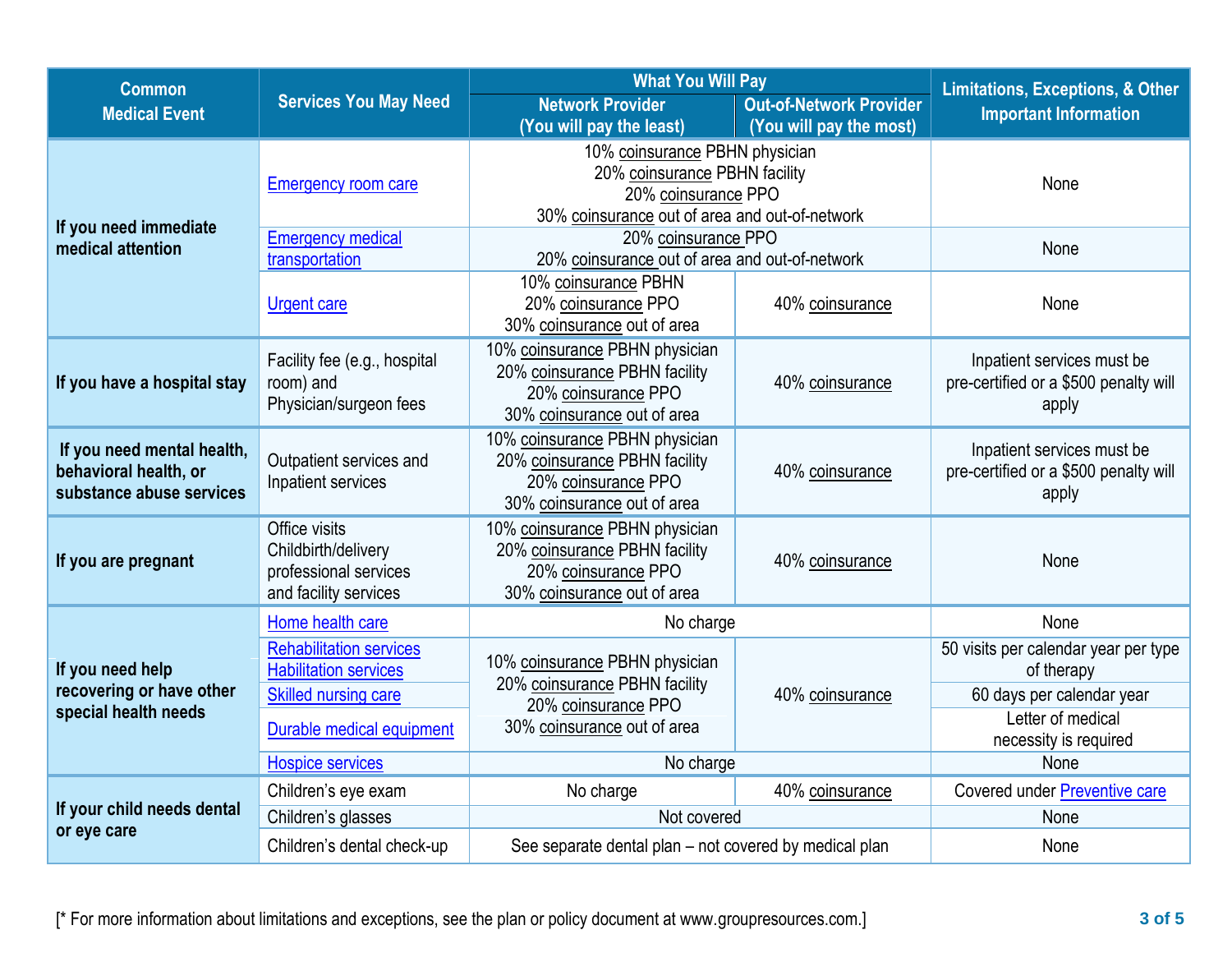## **Excluded Services & Other Covered Services:**

## **Services Your [Plan](https://www.healthcare.gov/sbc-glossary/#plan) Generally Does NOT Cover (Check your policy or plan document for more information and a list of any other [excluded services.](https://www.healthcare.gov/sbc-glossary/#excluded-services))**

- Bariatric surgery
- Hearing Aids
- Long-term care
- Non-emergency care if traveling outside the U.S.
- Routine eye care (Adult)
- Routine foot care
- Weight loss programs

## **Other Covered Services (Limitations may apply to these services. This isn't a complete list. Please see your [plan](https://www.healthcare.gov/sbc-glossary/#plan) document.)**

- Acupuncture
- Chiropractic care (Limited to 26 visits per calendar year)
- Cosmetic surgery (Covered only when required due to illness or injury and when performed within 12 months of such illness or injury, or because of congenital birth defects, trauma, tumors, or developmental deformities)
- Dental care (Adult limited to emergency repair of accidental injury to sound natural teeth including the replacement of such teeth or setting of a jaw fractured or dislocated in an accident when treatment is received within six months of such accident; cutting procedures in the oral cavity for tumors or cysts of the jawbone; treatment of fractures and traumatic dislocations of the jawbone; cutting procedures on gums or mouth tissues needed to treat a disease; and the removal of impacted teeth)
- Infertility treatment (Covered only if plan criteria are met)
- Private duty nursing (Covered only when medically necessary prior approval is required)

Your Rights to Continue Coverage: There are agencies that can help if you want to continue your coverage after it ends. The contact information for those agencies is: US Dept of Labor, Employee Benefits Security Administration (866) 444-3272 or [www.dol.gov/ebsa/healthreform.](http://www.dol.gov/ebsa/healthreform) You may also call Group Resources at (800) 749-9963. Other coverage options may be available to you too, including buying individual insurance coverage through the Health Insurance [Marketplace.](https://www.healthcare.gov/sbc-glossary/#marketplace) For more information about the [Marketplace,](https://www.healthcare.gov/sbc-glossary/#marketplace) visit [www.HealthCare.gov](http://www.healthcare.gov/) or call 1-800-318-2596.

Your Grievance and Appeals Rights: There are agencies that can help if you have a complaint against your [plan](https://www.healthcare.gov/sbc-glossary/#plan) for a denial of a [claim.](https://www.healthcare.gov/sbc-glossary/#claim) This complaint is called a [grievance](https://www.healthcare.gov/sbc-glossary/#grievance) or [appeal.](https://www.healthcare.gov/sbc-glossary/#appeal) For more information about your rights, look at the explanation of benefits you will receive for that medical [claim.](https://www.healthcare.gov/sbc-glossary/#claim) Your [plan](https://www.healthcare.gov/sbc-glossary/#plan) documents also provide complete information to submit a [claim,](https://www.healthcare.gov/sbc-glossary/#claim) [appeal,](https://www.healthcare.gov/sbc-glossary/#appeal) or a [grievance](https://www.healthcare.gov/sbc-glossary/#grievance) for any reason to your [plan.](https://www.healthcare.gov/sbc-glossary/#plan) For more information about your rights, this notice, or assistance, contact: Group Resources 770-623-8383 or the Department of Labor's Employee Benefit Security Administration (866) 444-3272 or [www.dol.gov/ebsa/healthreform.](http://www.dol.gov/ebsa/healthreform)

**Does this plan provide Minimum Essential Coverage? Yes** If you don't have [Minimum Essential Coverage](https://www.healthcare.gov/sbc-glossary/#minimum-essential-coverage) for a month, you'll have to make a payment when you file your tax return unless you qualify for an exemption from the requirement that you have health coverage for that month. **Does this plan meet the Minimum Value Standards? Yes** If your [plan](https://www.healthcare.gov/sbc-glossary/#plan) doesn't meet the [Minimum Value Standards,](https://www.healthcare.gov/sbc-glossary/#minimum-value-standard) you may be eligible for a [premium tax credit](https://www.healthcare.gov/sbc-glossary/#premium-tax-credits) to help you pay for a [plan](https://www.healthcare.gov/sbc-glossary/#plan) through the [Marketplace.](https://www.healthcare.gov/sbc-glossary/#marketplace)**Language Access Services:** [Spanish (Español): Para obtener asistencia en Español, llame al: (202) 727-4559

.––––––––––––––––––––––*To see examples of how this plan might cover costs for a sample medical situation, see the next section.–––––––––––*–––––––––––